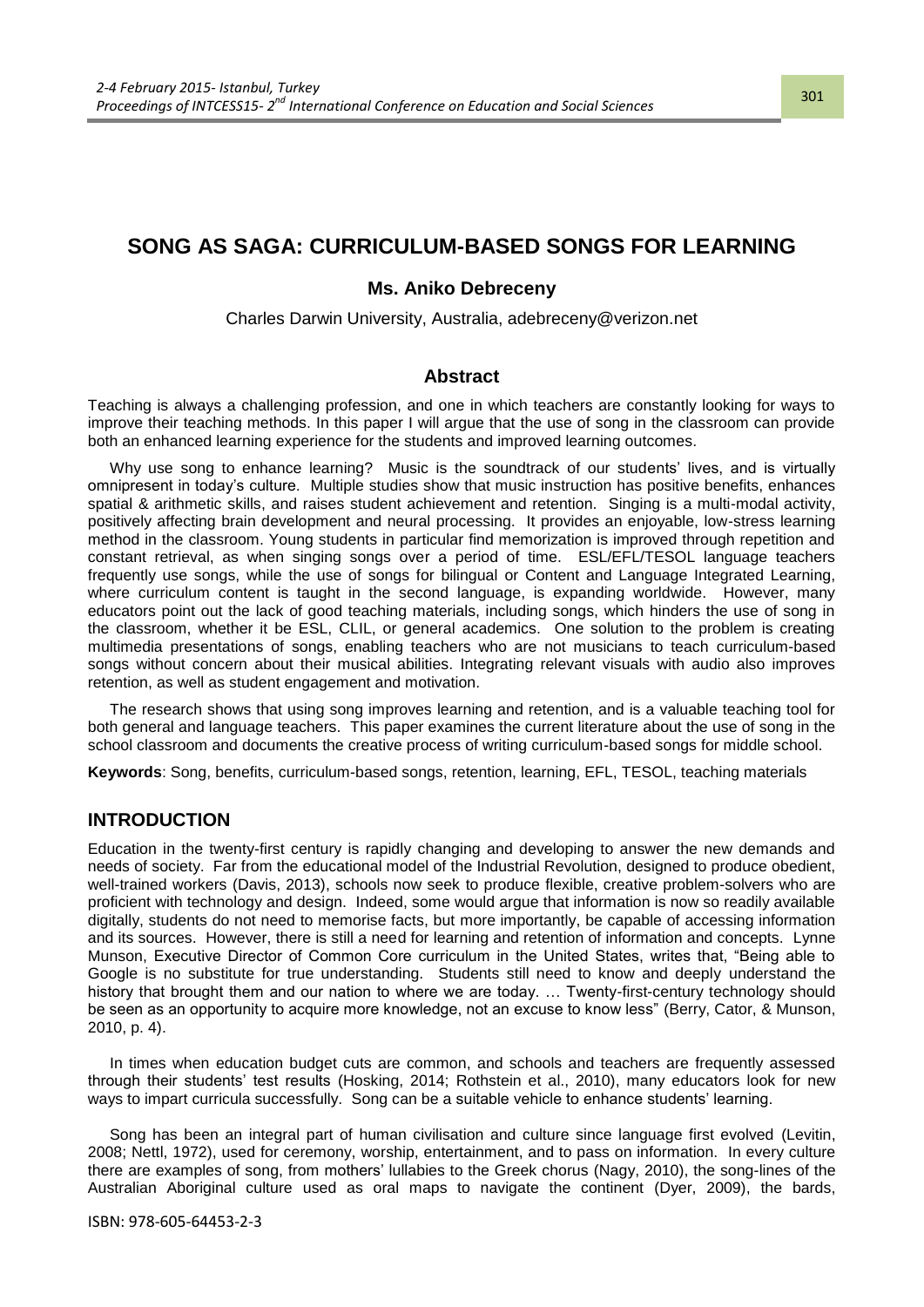*troubadours* and *jongleurs* of medieval and Renaissance Europe (Abraham, 2012; Lesser, 2012), sailors" sea shanties (Terry & Ashley, 2013) and the *griot* historians of Africa (Hester, 2004; Oliver, 1970). Genghis Khan (c. 1162-1227) used songs to communicate orders among his uneducated army as he conquered most of Europe (Weatherford, 2004). Epics or sagas, long poems chanted or sung, provided oral histories and entertainment in most illiterate societies, sometimes reaching up to 15,000 lines (Paksoy, 1995; Sheppard, 2012), an extraordinary feat of memorisation.

In today's world, song is the soundtrack for young people's lives. In 2013, 15,000 songs were downloaded every minute from iTunes ("iTunes Store Sets New Record with 25 Billion Songs Sold," 2013). In 2009 American teens averaged 7 hours and 38 minutes daily using media. Almost half of them listened to music at the same time as accessing books, websites, and video games (Rideout, Foehr, & Roberts, 2010, pp. 28-29). Young people also use the music they prefer to listen to as a statement of their changing identity (Stålhammar, 2006). Song is a natural form of self-expression and communication for our students.

## **THE BENEFITS OF MUSIC IN LEARNING**

There is power in the combination of words and music in the context of education. The integration of rhyme, rhythm and melody has been shown to be beneficial to children"s learning processes and their retention of curriculum. Students who have difficulty with absorbing new materials discover song is a non-stressful medium for learning, while those with dyslexia or low vision find singing easier than decoding text. Students with different learning styles, as described by Gardner's multiple intelligences (Gardner, 1993, 2006), respond well to this alternative pedagogy. Long-term retention is enhanced, with some students able to sing their subject songs flawlessly more than a decade after first learning them (Officer, personal email).

Multiple studies report benefits of singing in enhanced retention of materials (Butler & Newman, 2008; Pindale, 2013), improved student attitudes and socialisation in the classroom (Brouillette, 2009; Hallam, 2010), learning (Crowther, 2011; Moreno et al., 2011), and in brain development (Rauscher et al., 1997; Schellenberg, 2008). Song is already widely used by language teachers around the world (Alipur, 2012; Ara, 2009; Bista, 2010; Engh, 2013; Iwasaki, 2013; Ludke, 2013; Millington, 2011; Setia et al., 2012; Shen, 2009; Tse, 2015; Yang, 2011).

Neurological research shows that "Music making is a multimodal activity that involves the integration of auditory and sensor motor processes" (Wan, Ruber, Hohmann, & Schlaug, 2010, p. 287). Many studies show that neural networks serving musical behaviours are widely distributed through the brain (Hodges, 2007), thus improving retention and retrieval. Research also shows that musical training induces dynamic structural changes in the brain over time, increasing the volume of grey matter (Groussard, 2014), and enhancing speech encoding (Tierney, 2013). While singing and speech share common networks in the brain (Hallam, 2010), language processing is centred in the left temporal lobe, and singing is processed across the whole brain (Collins, 2014). Executive functioning, or cognitive capacity, is also improved through music training, leading to enhanced language skills, academic performance, reading ability, mathematical achievement, cognitive flexibility, working memory, and processing speed (Barrett, 2013; Moreno et al., 2011; Zuk, 2014).

Research shows arts education in general improves learning in many areas. A U.S. analysis of 62 studies of student outcomes associated with arts learning experiences (Deasy, 2002) found strong evidence that arts education helps students develop cognitive and social capacities such as critical thinking, problem solving, spatial temporal reasoning, empathy, tolerance, and collaboration, as well as student engagement and attendance (Stevenson, 2006). A Minneapolis, U.S. study of an art-based school reform initiative found "a significant relationship between arts integrated instruction and improved student learning in reading and mathematics" (Ingram, 2003, p. 32). The study also found that "In some cases, the relationship between arts integration and student achievement was *more powerful* for disadvantaged learners, the group of students that teachers must reach to close the achievement gap" in education (p. iv, italics in original).

Catterall et al. (2012) used four large national databases in the U.S. to analyse the relationship between arts involvement and academic and social achievements over time, concentrating in particular on teenagers and young adults who came from lower socio-economic status (SES) backgrounds. They found that low-SES students with arts-rich experiences attended college in greater numbers, achieved higher grades, and were more likely to earn mostly A's in college (Catterall et al., 2012).

Other studies do not account for SES students, but focus on the nexus between arts-based education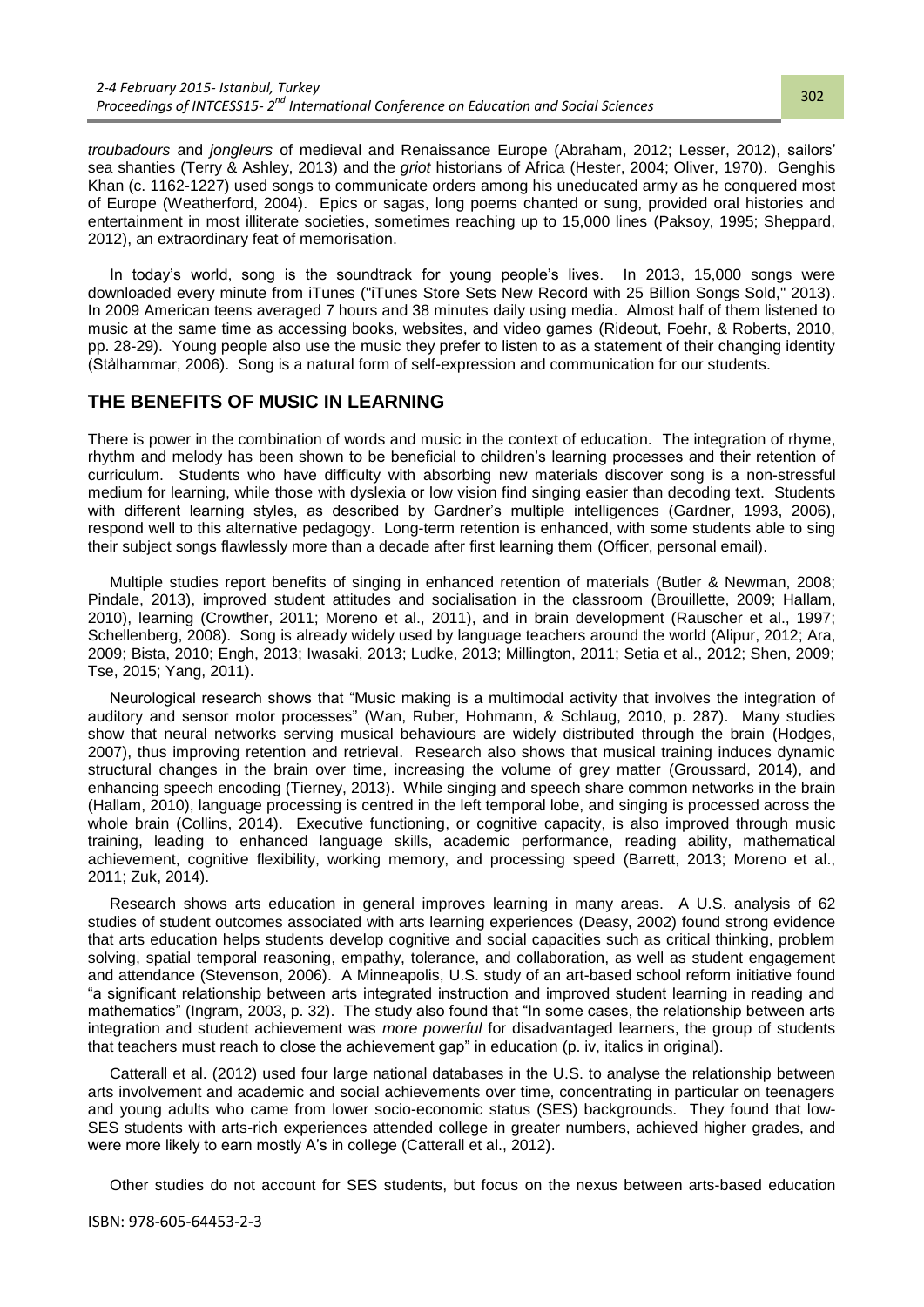and educational achievement. A U.S. National Governors" Association report provides examples of artsbased education as a "money- and time-saving option for states looking to build skills, increase academic success, heighten standardized test scores, and lower the incidence of crime among general and at-risk populations" (NGA, 2002, p. 1). Arts-infused education programmes are found to result in increased student engagement, lower absenteeism (p. 5), and improvements in discipline, student self-esteem, teacher/student attitudes, and academic and thinking skills (p. 6). At risk students and incarcerated youth also benefit from arts education, with lower juvenile crime rates, reduced recidivism, and improved behaviour (pp. 8-12).

Within the field of arts education, some studies investigate links between specifically music education and educational achievement. A positive correlation between achievement in music courses and achievement is shown in the core subjects of English, mathematics and biology (R. A. Baker, 2011; Gouzouasis, Guhn, & Kishor, 2007), and reading (Corrigall, 2011; Darrow, 2009). A study of test scores of over 6,000 middle school students in Maryland found that those enrolled in instrumental or choral instruction outperformed their peers in algebra (Helmrich, 2010).

These results align with a U.S. 2011 report from the President's Committee on the Arts and Humanities that summarised recent research into arts education in schools. It found that low income students who participated in arts education were four times more likely to have high academic achievement and three times more likely to have high attendance than those who did not (Dwyer, 2011). An arts integrated programme in Maryland over three years showed the greatest positive results for minority and low-income students, reducing the reading gap by 14% and the math gap by 26% (Dwyer, 2011, p. 3). The College Board in the U.S. found in 2006 that SAT test scores were higher for students with coursework or experience in music performance (verbal – 57 points higher, math – 43 points higher), and music appreciation (verbal – 62 points higher, math – 41 points higher) (College, 2006, p. 6).

The American Council of Music Therapy has supported studies that prove the benefits of using music for special needs populations. These include improved literacy skills (Colwell, 1994) and increased learning and retention of number concepts (Claussen, 1997). Research by Schlaug, Kraus and Patel found that music training "can improve language skills in developmentally challenged school-age children," and that "…the very responses that are enhanced in musicians are deficient in clinical populations such as children with developmental dyslexia and autism" (Bois 2010).

## **SONG IN THE CLASSROOM**

As well as the general benefits found in using song in learning, many studies have shown that using song to learn a second language promotes language acquisition. Internationally English is the most popular second language, as it is the common international language of research, science and technology, business, trade and diplomacy, and popular culture. In Europe, 94% of high school students and 83% of primary or lower secondary students study English (Euractiv, 2013), and in China there are an estimated 400 million English language students (Murphy, 2013), some starting as young as two years old (Yamaguchi, 2013). Songs in English could be used in many countries to assist with learning English.

Many studies demonstrate the efficacy of using songs to teach and practice languages. Learning language with rhythm, melody and symmetrical phrasing helps with long term memorization (Lake, 2002). Also, "music tends to reduce anxiety and inhibition in second language learners. Learning a new concept through a song or listening to music is less threatening than a lecture or worksheet" (Merrell, 2004, p. 8).

Young children whose brains are still developing learn differently from adolescents or adults, so the traditional language teaching methods of reading, writing, and grammar exercises are not always successful at this level. It is important to recognise the crucial role that age plays in learning a second language, as students" cognitive abilities and competences change over time (Bhamare, 2011; Komur, 2005; Ozturk, 2007; Salli-Copur, 2010).

Language is learned through the modes of listening, speaking, reading and writing (Lake, 2002; Sevik, 2012). The skills of listening and speaking or singing are fundamental, and do not require the more advanced elements of reading and writing. Therefore, song with its primary emphasis on listening is an appropriate medium for young students" introduction to another language (Sevik, 2011).

Eken (1996, p. 46) lists eight common reasons why song is used in language classrooms:

• to present a topic, a language point, lexis, etc.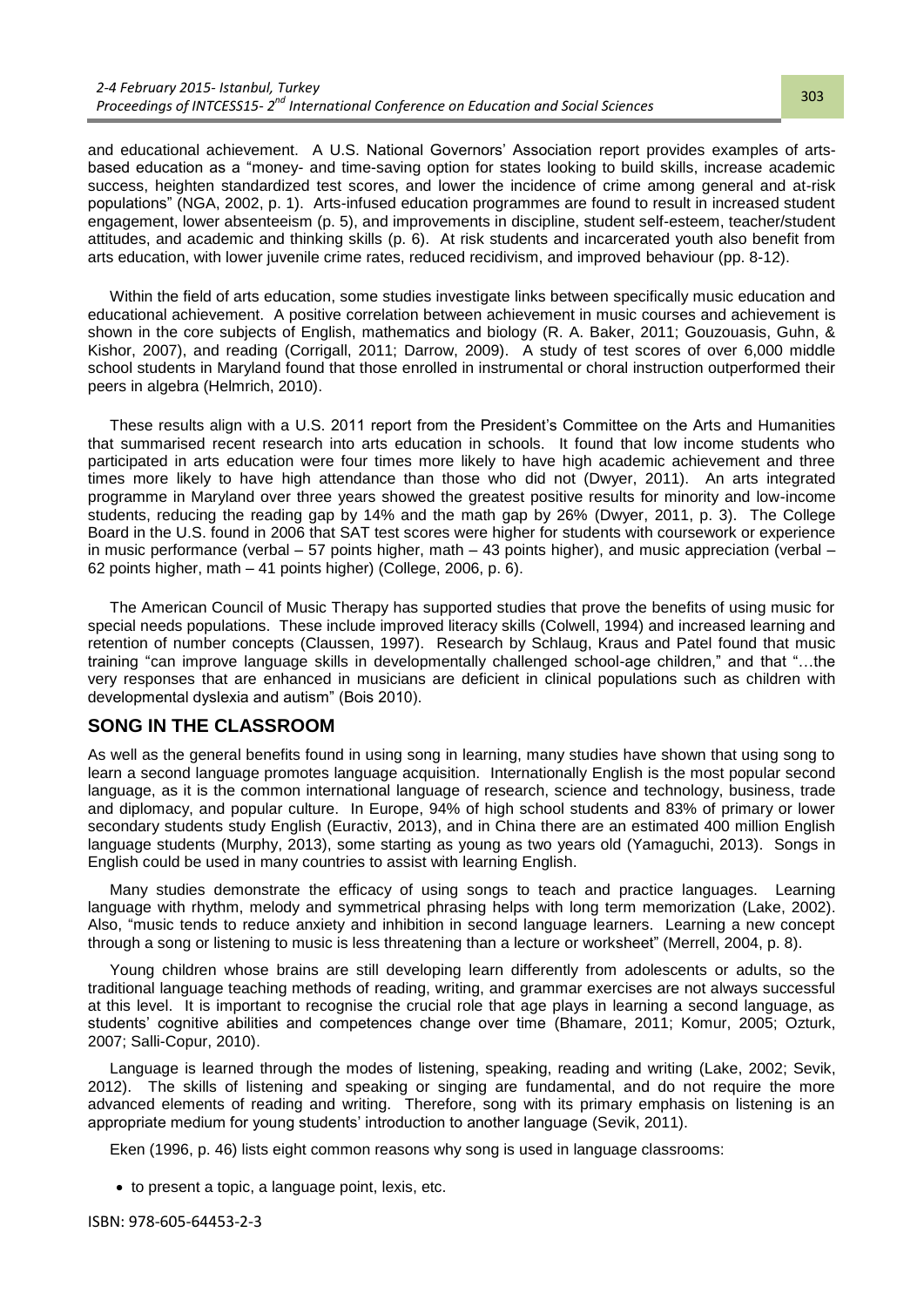- to practice a language point, lexis, etc.
- to focus on common learner errors in a more indirect way
- to encourage extensive and intensive listening
- to stimulate discussion of attitudes and feelings
- to encourage creativity and use of imagination
- to provide a relaxed classroom atmosphere
- to bring variety and fun to teaching and learning.

Another benefit of song is that singing reduces classroom stress, thereby facilitating learning (Adkins, 1997; Coufalikova, 2010). If students are anxious, frustrated, bored or embarrassed, their emotional state is raised. Krashen describes this as their affective filter, which will affect students" receptivity to input (Bhamare, 2011; Krashen, 1982). When students have a low affective filter, they have less anxiety and are more relaxed, so are more receptive to language learning (Engh, 2013).

Songs can also provide an introduction to colloquial or idiomatic language (Schoepp, 2001). Listening to and reproducing recorded songs also teaches correct pronunciation, intonation, word rhythm, stress and pitch (Sevik, 2012). A Malaysian study found that using You-tube song videos significantly improved vocabulary acquisition (Abidin, 2011). Songs are also useful in learning conversational speech, as students learn their vocabulary as part of a sequence, rather than as single words in isolation.

Repetition through singing is particularly helpful for young students, who require reiteration and revision for memorization and long-term learning (Karpicke, 2012; Miller, 2008; Ozturk, 2007).

Another tool to improve the learning experience is to add visuals to song, in a multimedia format. Multisensory education utilises more of the brain, as it processes verbal, auditory and visual information in different areas, thus facilitating learning (Gangwer, 2009). Like music, visual art has been part of human culture, expression and communication since the first civilisations, from cave art and Egyptian hieroglyphs to contemporary graphics and symbols. Incorporating visuals in teaching is shown to improve learning outcomes and student engagement (Plotnik, 2013; Seitz, Kim, & Shams, 2006). Though some studies show no change in learning performance, students' enjoyment of the learning process and attitude was increased (Sankey, Birch, & Gardiner, 2010). While using any graphics raises student positive feelings about learning and retention of materials, recall is greatest with the use of relevant visuals (Sung & Mayer, 2012). My goal is to produce multimedia presentations including visuals for my teaching song materials.

Beyond the language classroom, song has been used for learning for centuries. African griots (Hester, 2004), Greek and British bards (Morganwg, 2008; Ponczoch, 2011 ), the chants of priests and pilgrims (Blackburn, 2010; Crawford & Kelley, 2005; Friedmann, 2012; Sajoo, 2011) all use song to communicate, to instruct, or to inspire.

Most teachers who use song in their classrooms utilise popular songs, or for younger students, nursery rhymes (G. Baker, 2011; Burroughs & Hare, 2008; Cameron, 2005; Soper, 2010; White, 2005; Wright, 2010). However, there are a growing number of teachers who are writing curriculum-based songs for their students, and researching the success of this pedagogical approach. In the United States, the Schoolhouse Rock (1973-2013) series of educational animated short videos was very popular on children"s television, with 64 episodes or songs about a wide variety of subjects, including history, math, grammar, science, and ecology.

Teachers are creating and using original songs in their classrooms about mathematics (Fagan, 2007; Warburton, 2013), science (Bintz, 2010; Estevez, 2014; Governor, 2011; Last, 2009), grammar (Hancock, 1999), and social studies (Hayes, 2009; Scro, 2006). These curriculum-based songs have led to positive learning outcomes, similar to those I have seen in my own teaching practice.

## **CREATING CURRICULUM-BASED SONGS**

I have been composing teaching songs for over two decades. While composition may be daunting to teachers, I have developed a process that may be useful to follow. Once I have decided on the subject for a song, I research the topic, collecting curriculum outlines and vocabulary lists as well as subject information. Technology and the Internet have enabled this type of research, but accuracy is not always guaranteed from online sources. I find at least two legitimate sources for each fact I include.

I rank the data in order of importance and relevance, ascertaining what is essential, versus what is merely of interest. It is important to keep in mind the age and grade level of the intended students. This will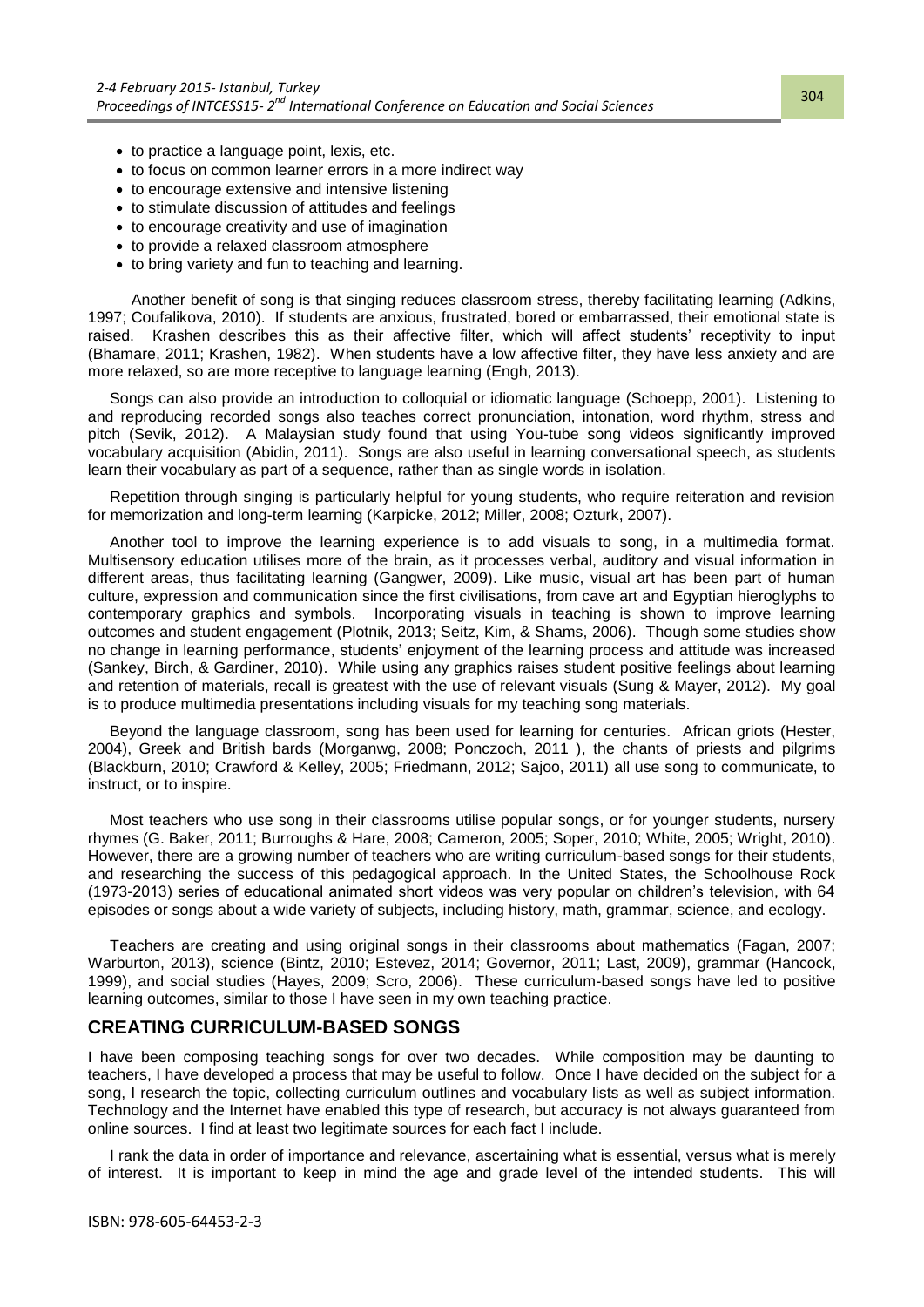determine the length of the song, and the amount of detail to be included. The next stage is to create word lists with their rhymes, to build up potential couplet endings. An excellent rhyming dictionary is essential in this exercise. By this stage, I am starting to write couplets or verses. Depending on the amount of information to be included, and the style and rhythm of the words, I will decide on metre, verse structure (four, six or eight lines to a verse), and whether or not to include a chorus. I place the most important information in the chorus, as it will be repeated several times, thus leading to greater retention.

As the lyrics are developed, I add musical rhythm notation. Usually melodic shapes and patterns come to mind as the metre and rhythm is established. I create new, original melodies for the songs, as I have found that using well-known tunes, while making the new lyrics easy to learn, can lead to later confusion as to which lyrics to sing. Interestingly, Gfeller (1982) found that students' recall was greater when familiar melodies were used, perhaps because there was less new information to process (Hayes, 2009). Other teachers may find it easier to use well-known melodies, with new, curriculum-linked lyrics.

In choosing the vocal range, most of my teaching songs are written in the adolescent voice range of A below middle C (more commonly middle C) to D a ninth above middle C. The Hungarian composer and music educator Kodály and others advocate a 6 note range from D - B as the best for the younger child"s voice (Johnson, 2012; Waterhouse, 2002). The tempo / speed of each song is determined by the number of syllables in each line, the complexity of pronunciation and enunciation, and the subject matter or mood.

The form of the songs is usually *strophic*, with repeated verse and chorus melodies. Like Gfeller (1986) and Wallace (1994) I have found that repeated verse melodies appear to aid retention, rather than throughcomposed, which introduces new melodies throughout. Obviously younger students will be more comfortable with shorter songs, a less advanced vocabulary, and simpler melodies with a limited melodic range. The melodies I create are "kid-friendly", in that their shapes are primarily in step-wise or triadic movement. I avoid large or awkward intervals, using them only sparingly for effect. However, I have found that once students have singing experience, irrespective of age, they are impatient with simpler melodies and music. They enjoy the challenge of more complex melodic shapes, lyrics, and syncopated rhythms, and gain a sense of accomplishment and self-confidence through singing more "difficult", demanding music.

My final stage of song-creation is adding harmony, usually at the keyboard.

I rarely write in parts for children"s songs when I do not know the experience and confidence levels of the singers. I have found it is more effective to keep things as simple as possible, so that the singers can be successful immediately. This is most important when the students will be learning using multimedia or a CD, or where the teacher is not musically trained or lacks confidence in their singing abilities. When students are not accustomed to singing, there can be resistance to the concept, especially by boys, whose voices may be changing as they move through adolescence. I have re-written music specifically for boys" lower vocal ranges, as well as removing melody completely, and teaching the material as a rap song or chant. When writing for older or more experienced singers, multiple part writing becomes more frequent.

My experience in a variety of educational venues has shown that curriculum-based songs are effective, popular with students, and can benefit students with diverse learning styles.

## **CONCLUSION**

The use of singing in learning as a non-stressful, alternative pedagogy has been shown to be beneficial in many areas, including brain development, language acquisition, general educational achievement, and longterm retention. Though at present there are few curriculum-based materials available, their use has been proven to improve learning outcomes. This is a research area with great potential to enhance education, adding to the range of available pedagogies for diverse learners.

## **REFERENCE LIST**

Abidin, M. J., Pour-Mohammadi M., Singh, K.K.B., Azman, R., Souriyavongsa, T. (2011). The effectiveness of using songs in YouTube to improve vocabulary competence among upper secondary school studies. *Theory and Practice in Language Studies, 1*(11), 1488-1496. doi: 10.4304/tpls.1.11.1488- 1496

Abraham, M. C. (2012). The rhetoric of the troubadours. *Musical Offerings, 1*(2), 10

Adkins, S. (1997). Connecting the powers of music to the learning of languages. *The Journal of the*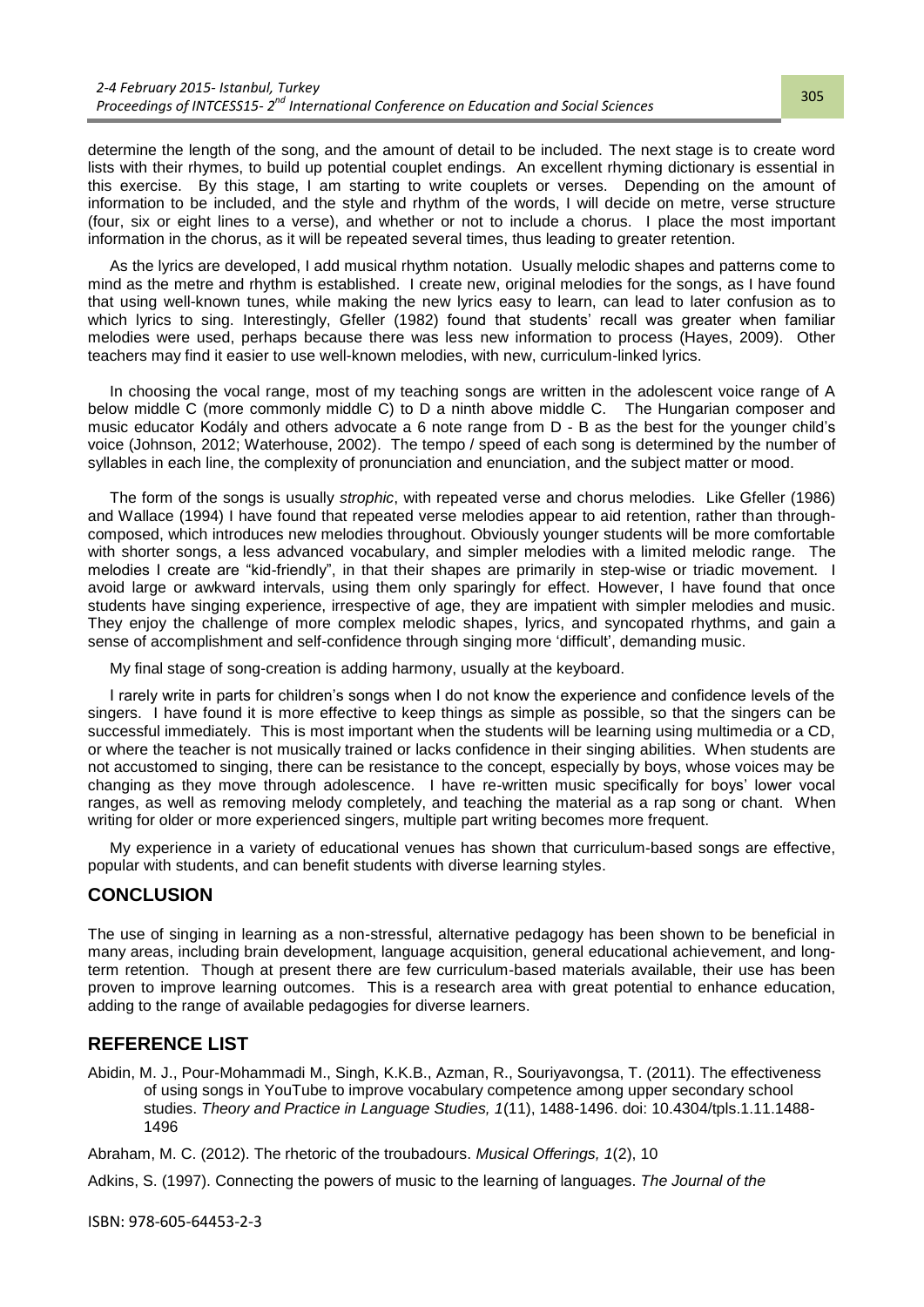*Imagination in Language Learning and Teaching, 4*.

- Alipur, M., Grojian, Bahmna, Zafari, Iman. (2012). The effects of songs on EFL learners' vocabulary recall and retention: The case of gender. *Advances in Digital Multimedia (ADMM), 1*(3), 140-143.
- Ara, S. (2009). Use of songs, rhymes and games in teaching English to young learners in Bangladesh. *The Dhaka University Journal of Linguistics, 2*(3), 161-172.
- Baker, G. (2011). *Strategic uses of music in the U.S. history classroom.* (Doctor of Education), The University of Alabama, Tuscaloosa Alabama. Retrieved from [http://acumen.lib.ua.edu/content/u0015/0000001/0000824/u0015\\_0000001\\_0000824.pdf](http://acumen.lib.ua.edu/content/u0015/0000001/0000824/u0015_0000001_0000824.pdf)
- Baker, R. A. (2011). *The relationship between music and visual arts formal study and academic achievement on the eighth-grade Louisiana educational assessment program (LEAP) test.* (PhD), Louisiana State University and Agricultural and Mechanical College. Retrieved from <http://files.eric.ed.gov/fulltext/ED518493.pdf>
- Barrett, K. C., Ashley, R., Strait, D.L., Kraus, N. (2013). Art and science: How musical training shapes the brain. *Frontiers in Psychology, 4*, 1-13. doi: 10.3389/fpsyg.2013.00713
- Berry, B., Cator, K., & Munson, L. (2010). How do you define 21st-century learning? *Education Week, 4*(1), 1.
- Bhamare, Y. (2011). *Teaching language skills and material production through video clips, film segments and songs.* Symbiosis International University, Pune, India. Retrieved from [http://shodh.inflibnet.ac.in/bitstream/123456789/1536/1/bhamre yogita.pdf](http://shodh.inflibnet.ac.in/bitstream/123456789/1536/1/bhamre%20yogita.pdf)
- Bintz, W. P. (2010). Singing across the curriculum. *The Reading Teacher, 63*(8), 683-686. doi: 10.1598/RT.63.8.7
- Bista, K. K. (2010). Teaching adult ESL learners through music. Manaviki Connecting Nepalese Intellectuals in the Humanities: Manaviki Wordpress.
- Blackburn, S. H. (2010). *The sun rises: A shaman's chant, ritual exchange and fertility in the Apatani valley*  Retrieved from [http://tn3tv8rl4l.search.serialssolutions.com/?ctx\\_ver=Z39.88-](http://tn3tv8rl4l.search.serialssolutions.com/?ctx_ver=Z39.88-2004&ctx_enc=info%3Aofi%2Fenc%3AUTF-8&rfr_id=info:sid/summon.serialssolutions.com&rft_val_fmt=info:ofi/fmt:kev:mtx:book&rft.genre=book&rft.title=Sun+Rises&rft.au=Blackburn%2C+Stuart+H&rft.date=2009-12-01&rft.pub=BRILL&rft.isbn=9789004175785¶mdict=en-US) [2004&ctx\\_enc=info%3Aofi%2Fenc%3AUTF-](http://tn3tv8rl4l.search.serialssolutions.com/?ctx_ver=Z39.88-2004&ctx_enc=info%3Aofi%2Fenc%3AUTF-8&rfr_id=info:sid/summon.serialssolutions.com&rft_val_fmt=info:ofi/fmt:kev:mtx:book&rft.genre=book&rft.title=Sun+Rises&rft.au=Blackburn%2C+Stuart+H&rft.date=2009-12-01&rft.pub=BRILL&rft.isbn=9789004175785¶mdict=en-US)[8&rfr\\_id=info:sid/summon.serialssolutions.com&rft\\_val\\_fmt=info:ofi/fmt:kev:mtx:book&rft.genre=book](http://tn3tv8rl4l.search.serialssolutions.com/?ctx_ver=Z39.88-2004&ctx_enc=info%3Aofi%2Fenc%3AUTF-8&rfr_id=info:sid/summon.serialssolutions.com&rft_val_fmt=info:ofi/fmt:kev:mtx:book&rft.genre=book&rft.title=Sun+Rises&rft.au=Blackburn%2C+Stuart+H&rft.date=2009-12-01&rft.pub=BRILL&rft.isbn=9789004175785¶mdict=en-US) [&rft.title=Sun+Rises&rft.au=Blackburn%2C+Stuart+H&rft.date=2009-12-](http://tn3tv8rl4l.search.serialssolutions.com/?ctx_ver=Z39.88-2004&ctx_enc=info%3Aofi%2Fenc%3AUTF-8&rfr_id=info:sid/summon.serialssolutions.com&rft_val_fmt=info:ofi/fmt:kev:mtx:book&rft.genre=book&rft.title=Sun+Rises&rft.au=Blackburn%2C+Stuart+H&rft.date=2009-12-01&rft.pub=BRILL&rft.isbn=9789004175785¶mdict=en-US) [01&rft.pub=BRILL&rft.isbn=9789004175785&paramdict=en-US](http://tn3tv8rl4l.search.serialssolutions.com/?ctx_ver=Z39.88-2004&ctx_enc=info%3Aofi%2Fenc%3AUTF-8&rfr_id=info:sid/summon.serialssolutions.com&rft_val_fmt=info:ofi/fmt:kev:mtx:book&rft.genre=book&rft.title=Sun+Rises&rft.au=Blackburn%2C+Stuart+H&rft.date=2009-12-01&rft.pub=BRILL&rft.isbn=9789004175785¶mdict=en-US)
- Brouillette, L. (2009). Significant new study affirms life-changing impact of intensive, long-term arts involvement. *Journal for Learning through the Arts, 5*(1), 10.
- Burroughs, S., & Hare, D. (2008). Music and messages from the past: Tuning into history. *Social Studies Research and Practice, 3*(2), 10.
- Butler, A., & Newman, A. (2008). *The effects of using music and rhyme to increase retention.* (Master of Education), Kennesaw State University, Georgia.
- Cameron, W. (2005). Integrating music in history education. *Academic Exchange Quarterly, 9*(2).
- Catterall, J. S., Dumais, S. A., & Hampden-Thompson, G. (2012). The arts and achievement in at-risk youth: Findings from four longitudinal studies (O. o. R. Analysis, Trans.) (pp. 28). Washington DC: National Endowment for the Arts.
- Claussen, D., Thaut, M. (1997). Music as a mnemonic device for children with learning disabilities. *Canadian Journal of Music Therapy, 5*, 55-66.
- College. (2006). 2006 College-bound seniors total group profile: The College Board.
- Collins, E. (2014). A musical recovery. In L. Malcolm (Ed.), *All In The Mind*. ABC.
- Colwell, C. M. (1994). Therapeutic applications of music in the whole language kindergarten. *Journal of Music Therapy, 31*(4), 238-247. doi: 10.1093/jmt/31.4.238
- Corrigall, K. A., Trainor, Laurel J. (2011). Associations between length of music training and reading skills in children. *Music Perception, 29*(2), 147-155. doi: 10.1525/MP.2011.29.2.147
- Coufalikova, M. (2010). *Music as a pedagogical tool in an English language classroom.* Mararyk University,

ISBN: 978-605-64453-2-3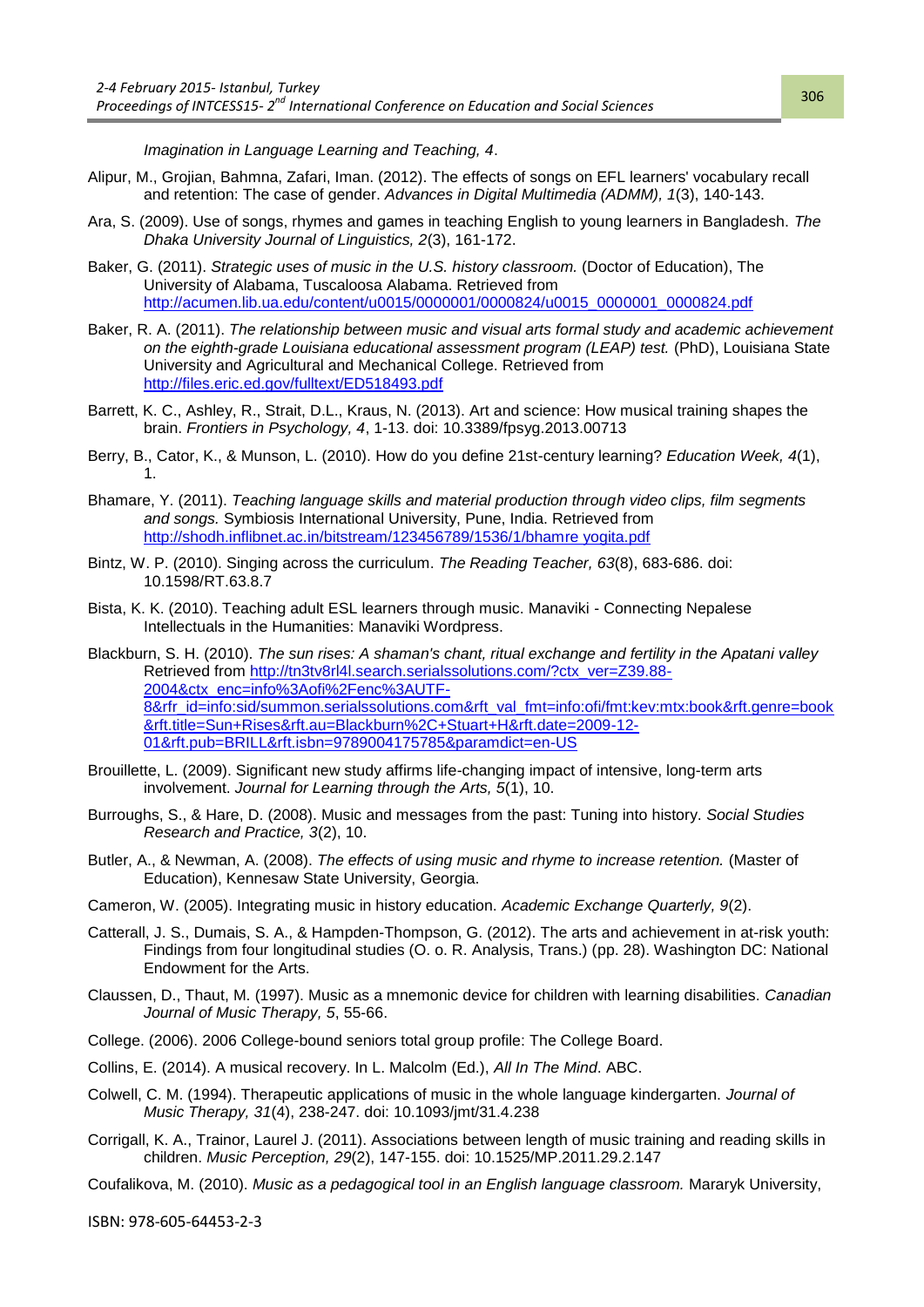Brno. Retrieved from [http://is.muni.cz/th/146110/pedf\\_m/DP3.pdf](http://is.muni.cz/th/146110/pedf_m/DP3.pdf) 

- Crawford, S. J., & Kelley, D. F. (2005). American Indian religious traditions: An encyclopedia. Santa Barbara, Calif.: ABC-CLIO.
- Crowther, G. (2011). Using science songs to enhance learning: An interdisciplinary approach. *CBE Life Science Education, 11*(1), 5.
- Darrow, A., Cassidy, J.W., Flowers, P.J., Register, D., Sims, W., Standley, J.M., Menard, E., Swedberg, O. (2009). Enhancing literacy in the second grade: Five related studies using the register music/reading curriculum. *Applications of Research in Music Education, 27*(2), 12-26.
- Davis, J. (2013). How a radical new teaching method could unleash a generation of geniuses. *Wired*. Retrieved from [http://www.wired.com](http://www.wired.com/) website:<http://www.wired.com/2013/10/free-thinkers/all/>
- Deasy, R. J. (2002). *Critical links: Learning in the arts and student academic and social development* (U. S. D. o. E. National Endowment for the Arts, Trans.). Washington DC: Arts Education Partnership.
- Dwyer, M. C. (2011). *Reinvesting in arts education: Winning America's future through creative schools*. Washington D.C.: Retrieved from [http://www.pcah.gov/sites/default/files/PCAH\\_Reinvesting\\_4web\\_0.pdf.](http://www.pcah.gov/sites/default/files/PCAH_Reinvesting_4web_0.pdf)
- Dyer, J. (2009, 27 March 2009). Living songs: Music, law and culture in Aboriginal Australia. *Resonate*.
- Eken, D. K. (1996). Ideas for using songs in the language classroom. . *English Teaching Forum, 34*(1), 46- 47.
- Engh, D. (2013). Why use music in English language learning? A survey of the literature. *English Language Teaching, 6*(2), 113-127. doi: 10.5539/elt.v6n2p113
- Estevez, J. (Producer). (2014, October 26, 2014). CLIL module solar system 4. Retrieved from <http://clilmodulesolarsystem4.blogspot.com/2014/02/lets-sing-planets-song.html>
- Euractiv. (2013, 30 September 2013). English reinforces its status as Europe's 'lingua franca'. Retrieved February 28, 2014, from [http://www.euractiv.com/culture/english-reinforces-supremacy-eur-news-](http://www.euractiv.com/culture/english-reinforces-supremacy-eur-news-530728)[530728](http://www.euractiv.com/culture/english-reinforces-supremacy-eur-news-530728)
- Fagan, E., Fagan, A. (2007). Math songs US middle school. Retrieved January 30, 2014, from <http://www.rockingham.k12.va.us/spotlights/musicandmath.htm>
- Friedmann, J. L. (2012). *Synagogue song : An introduction to concepts, theories and customs*: McFarland & Company, Inc., Publishers.
- Gangwer, T. (2009). *Visual impact, visual teaching: Using images to strengthen learning* Retrieved from [http://web.a.ebscohost.com.ezproxy.cdu.edu.au/ehost/detail?sid=05bc7446-6382-406e-8da0-](http://web.a.ebscohost.com.ezproxy.cdu.edu.au/ehost/detail?sid=05bc7446-6382-406e-8da0-5e3661f1d372@sessionmgr4001&vid=1#db=e000xww&AN=321321) [5e3661f1d372@sessionmgr4001&vid=1 -](http://web.a.ebscohost.com.ezproxy.cdu.edu.au/ehost/detail?sid=05bc7446-6382-406e-8da0-5e3661f1d372@sessionmgr4001&vid=1#db=e000xww&AN=321321) db=e000xww&AN=321321
- Gardner, H. (1993). *Frames of mind: The theory of multiple intelligences*. New York: Basic Books.
- Gardner, H. (2006). *Multiple intelligences: New horizons in theory and practice*: Basic Books.
- Gfeller, K. E. (1982). *The use of melodic-rhythmic mnemonics with learning disabled and normal students as an aid to retention.* (Ph.D.), Michigan State University, Michigan State University. (University Microfilms International, No. 8303786)
- Gfeller, K. E. (1986). Musical mnemonics for learning disabled children. *Teaching Exceptional Children, 19*(1), 3.
- Gouzouasis, P., Guhn, M., & Kishor, N. (2007). The predictive relationship betwen achievement and participation in music and achievement in core grade 12 academic subjects. *Music Education Research, 9*(1), 81-92. doi: 10.1080/14613800601127569
- Governor, D. (2011). *Teaching and learning science through song.* (PhD.), University of Georgia. Retrieved from<http://athenaeum.libs.uga.edu/handle/10724/27139>
- Groussard, M., Viader, F., Landeau, B., Desgranges, B., Eustache, F., & Platel, H. (2014). The effects of musical practice on structural plasticity: The dynamics of grey matter changes. *Brain and Cognition, 90*, 7. doi: 10.1016/j.bandc.2014.06.013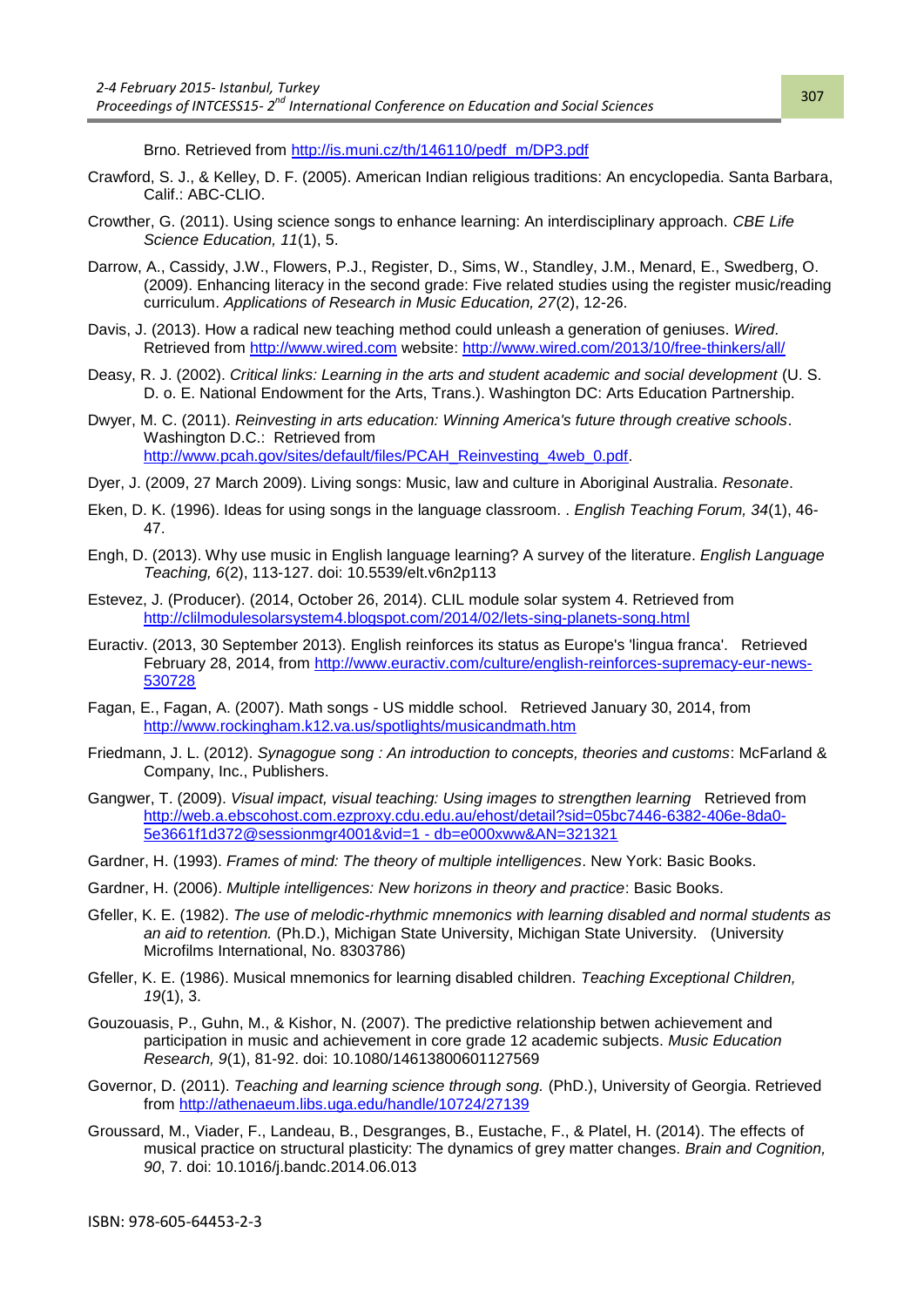- Hallam, S. (2010). The power of music: its impact on the intellectual, social and personal development of children and young people. *International Journal of Music Education, 28*(3), 21 (269-289). doi: doi: 10.1177/0255761410370658
- Hancock, M. (1999). *Singing grammar: Teaching grammar through songs*: Cambridge University Press.
- Hayes, O. C. (2009). *The use of melodic and rhythmic mnemonics to improve memory and recall in elementary students in the content areas.* (Master of Science in Education), Dominican University of California, San Rafael, CA. Retrieved from<http://files.eric.ed.gov/fulltext/ED504997.pdf>
- Helmrich, B. H. (2010). Window of opportunity? Adolescence, music, and algebra. *Journal of Adolescent Research, 25*(4), 557-577. doi: 10.1177/0743558410366594
- Hester, K. (2004). Traditional African music. *Living encyclopedia of global African music.* Retrieved February 15, 2014, from [http://aainnovators.com/CMS/modules/wfsection/html/baje\\_ed2\\_ch1.pdf](http://aainnovators.com/CMS/modules/wfsection/html/baje_ed2_ch1.pdf)
- Hodges, D. (2007). The significance of music in the contemporary world. *Music Education Research International, 1*, 42-47.
- Hosking, W. (2014, May 8, 2014). Teacher pay graded on student outcomes, *Geelong Advertiser*. Retrieved from

<http://search.proquest.com.ezproxy.cdu.edu.au/docview/1521754816/abstract?accountid=10424>

- Ingram, D., Riedel, E. (2003). What does arts integration do for students? : Center for Applied Research and Educational Improvement.
- . iTunes Store Sets New Record with 25 Billion Songs Sold. (2013). Apple Press Info.
- Iwasaki, B., Rasinski, T., Yildirim, K., & Zimmerman, B. S. (2013). Let's bring back the magic of song for teaching reading. *Reading Teacher, 67*(2), 5. doi: 10.1002/TRTR.1203
- Johnson, R. E. (2012). Singing in the key of D is best for the young child. Retrieved from <http://www.musicintelligenceproject.com/blog/singing-in-the-key-of-d-is-best-for-the-young-child/>
- Karpicke, J. D. (2012). Retrieval-based learning: Active retrieval promotes meaningful learning. *Current Directions in Psychological Science, 21*(3), 157-163. doi: 10.1177/0963721412443552
- Komur, S., Sarac, G., eker, H. (2005). Teaching English through songs (Practice in Mugla/Turkey). *ELT Journal, 43*(2), 109-120.
- Krashen, S. D. (1982). *Principles and practice in second language acquisition* (pp. 304). Retrieved from [http://www.sdkrashen.com/content/books/principles\\_and\\_practice.pdf](http://www.sdkrashen.com/content/books/principles_and_practice.pdf)
- Lake, B. (2002). Music and language learning: Enhancing acquisition through music. *Journal of the Imagination for Language Learning, VII*, 98-106.
- Last, A. M. (2009). Combining chemistry and music to engage students' interest: Using songs to accompany selected chemical topics. *J. Chem. Educ., 86*(10). doi: DOI: 10.1021/ed086p1202
- Lesser, A. M. (2012). Secular music in the Middle Ages Retrieved February 5, 2014, 2014, from [http://www.andrewlessermusic.com/wp-content/uploads/2012/09/Secular-Music-in-the-Middle-](http://www.andrewlessermusic.com/wp-content/uploads/2012/09/Secular-Music-in-the-Middle-Ages.pdf)[Ages.pdf](http://www.andrewlessermusic.com/wp-content/uploads/2012/09/Secular-Music-in-the-Middle-Ages.pdf)
- Levitin, D. J. (2008). *The world in six songs: How the musical brain created human nature*. New York: Dutton, Penguin Group.
- Ludke, K. M., Ferreira, F., Overy, K. (2013). Singing can facilitate foreign language learning. *Memory & Cognition, 42*(1), 41-52.
- Merrell, A. (2004). The benefits of incorporating music in the classroom (pp. 12).
- Miller, J. B. (2008). Using music to teach ESL (pp. 13). Final project for APLNG 597A Fall 2008.
- Millington, N. T. (2011). Using songs effectively to teach English to young learners. *Language Education in Asia, 2*(1), 134 - 141.
- Moreno, S., Bialystok, E., Barac, R., Schellenberg, E. G., Cepeda, N. J., & Chau, T. (2011). Short-term music training enhances verbal intelligence and executive function. *Psychological Science, 22*(11), 1425-1433. doi: DOI: 10.1177/0956797611416999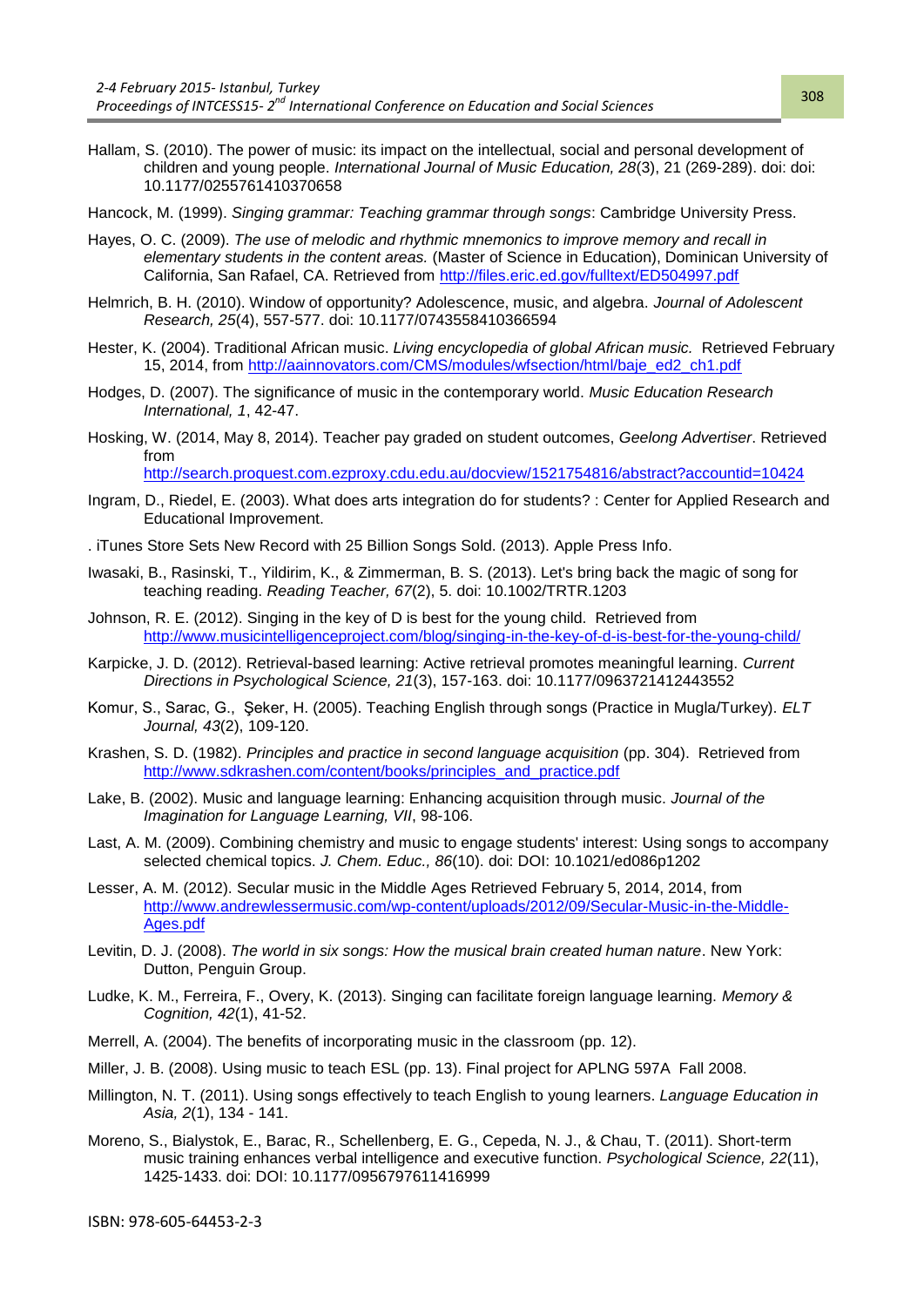- Morganwg, I. (2008). A short account of the ancient British bards. Retrieved February 5, 2014, from [http://www.iolomorganwg.wales.ac.uk/gwaith-shortaccount.php -](http://www.iolomorganwg.wales.ac.uk/gwaith-shortaccount.php#tud-(239) tud-(239)
- Murphy, C. (2013, November 7, 2013). English may be losing Its luster in China, *The Wall Street Journal*. Retrieved from [http://blogs.wsj.com/chinarealtime/2013/11/07/learning-english-may-be-losing-its](http://blogs.wsj.com/chinarealtime/2013/11/07/learning-english-may-be-losing-its-luster-in-china/)[luster-in-china/](http://blogs.wsj.com/chinarealtime/2013/11/07/learning-english-may-be-losing-its-luster-in-china/)
- Nagy, G. (2010). Ancient Greek elegy. In K. Weisman (Ed.), *The Oxford Handbook of the Elegy* (pp. 13-45). Oxford: Oxford University Press.
- Nettl, B. (1972). *Music in primitive culture*. Cambridge: Harvard University Press.
- NGA. (2002). *The impact of arts education on workforce preparation*. NGA Retrieved from [http://www.nga.org/files/live/sites/NGA/files/pdf/050102ARTSED.pdf.](http://www.nga.org/files/live/sites/NGA/files/pdf/050102ARTSED.pdf)
- Oliver, P. (1970). *Savannah syncopators: African retentions in the blues*: Littlehampton Book Services Ltd.
- Ozturk, E. (2007). *Teaching English to young learners through integrated skills approach.* (M.A.), Gazi University. Retrieved from<http://www.scribd.com/doc/29918098/thesis-of-something>
- Paksoy, H. B. (1995). DASTAN genre in Central Asia *Modern Encyclopedia of Religions in Russia and Soviet Union* (Vol. VI, pp. 222-231): Academic International Press.
- Pindale, A. (2013). *The effect of musical mnemonics and musical training on word recall.* (Master of Music), University of Miami, Open Access Theses. Paper 439. Retrieved from http://scholarlyrepository.miami.edu/cgi/viewcontent.cgi?article=1447&context=oa\_theses
- Plotnik, R., Kouyoumdjian, H. (2013). *Introduction to psychology*: Cengage Learning.
- Ponczoch, J. A. (2011 ). Need the poet know it?: Anglo-Saxon poets and ancient Greek bards. *Studia Antiqua, 1*(1), 12 (21-31).
- Rauscher, F. H., Shaw, G. L., Levine, L. J., Wright, E. L., Dennis, W. R., & Newcomb, R. L. (1997). Music training causes long-term enhancement of preschool children's spatial-temporal reasoning. *Neurological Research, 19*, 7 (2-8).
- Rideout, V. J., Foehr, U. G., & Roberts, D. F. (2010). Generation M2: Media in the lives of 8- to 18-years olds: The Henry J., Kaiser Family Foundation.
- Rothstein, R., Ladd, H. F., Ravitch, D., Baker, E. L., Barton, P. E., Darling-Hammond, L., . . . Shepard, L. A. (2010). Problems with the use of student test scores to evaluate teachers. Economic Policy Institute: EPI.
- Sajoo, A. B. (2011). *A companion to Muslim cultures In Muslim Heritage Series* Retrieved from [http://web.b.ebscohost.com.ezproxy.cdu.edu.au/ehost/ebookviewer/ebook/ZTAwMHh3d19fNDMzNz](http://web.b.ebscohost.com.ezproxy.cdu.edu.au/ehost/ebookviewer/ebook/ZTAwMHh3d19fNDMzNzQ3X19BTg2?sid=244e9be5-d20b-480d-81d1-12863e897d26@sessionmgr110&vid=1&format=EB&lpid=lp_1&rid=0) [Q3X19BTg2?sid=244e9be5-d20b-480d-81d1-](http://web.b.ebscohost.com.ezproxy.cdu.edu.au/ehost/ebookviewer/ebook/ZTAwMHh3d19fNDMzNzQ3X19BTg2?sid=244e9be5-d20b-480d-81d1-12863e897d26@sessionmgr110&vid=1&format=EB&lpid=lp_1&rid=0) [12863e897d26@sessionmgr110&vid=1&format=EB&lpid=lp\\_1&rid=0](http://web.b.ebscohost.com.ezproxy.cdu.edu.au/ehost/ebookviewer/ebook/ZTAwMHh3d19fNDMzNzQ3X19BTg2?sid=244e9be5-d20b-480d-81d1-12863e897d26@sessionmgr110&vid=1&format=EB&lpid=lp_1&rid=0)
- Salli-Copur, D. (2010). Teaching English to young learners. Retrieved January 11, 2014, from [http://ocw.metu.edu.tr/pluginfile.php/2209/mod\\_resource/content/0/Week\\_I\\_Who\\_are\\_Young\\_Learn](http://ocw.metu.edu.tr/pluginfile.php/2209/mod_resource/content/0/Week_I_Who_are_Young_Learners.pdf) [ers.pdf](http://ocw.metu.edu.tr/pluginfile.php/2209/mod_resource/content/0/Week_I_Who_are_Young_Learners.pdf)
- Sankey, M., Birch, D., & Gardiner, M. (2010). *Engaging students through multimodal learning environments: The journey continues*. Paper presented at the ascilite 2010 Curriculum, technology & transformation for an unknown future, Sydney, Australia. <http://www.ascilite.org.au/conferences/sydney10/procs/Sankey-full.pdf>
- Schellenberg, E. G. (2008). Music training and nonmusical abilities: Commentary on Stoesz, Jakobson, Kilgour, and Lewycky (2007) and Jakobson, Kewycky, Kilgour, and Stoesz (2008). *Music Perception, 27*(2), 139-143. doi: DOI:10.1525/MP.2009.27.2.139
- Schoepp, K. (2001). Using songs in the ESL/EFL classroom. *The Internet TESL Journal, VII*(2).
- Scro, M. (2006). *Lyrical lessons: Using music that relates to lesson plans in order to stimulate better recall of course material.* (Honors). Retrieved from [http://www.learningace.com/doc/5341173/af7bc7150cda646b06663cbcbb4e30ac/honors-thesis](http://www.learningace.com/doc/5341173/af7bc7150cda646b06663cbcbb4e30ac/honors-thesis-tscro)[tscro](http://www.learningace.com/doc/5341173/af7bc7150cda646b06663cbcbb4e30ac/honors-thesis-tscro)